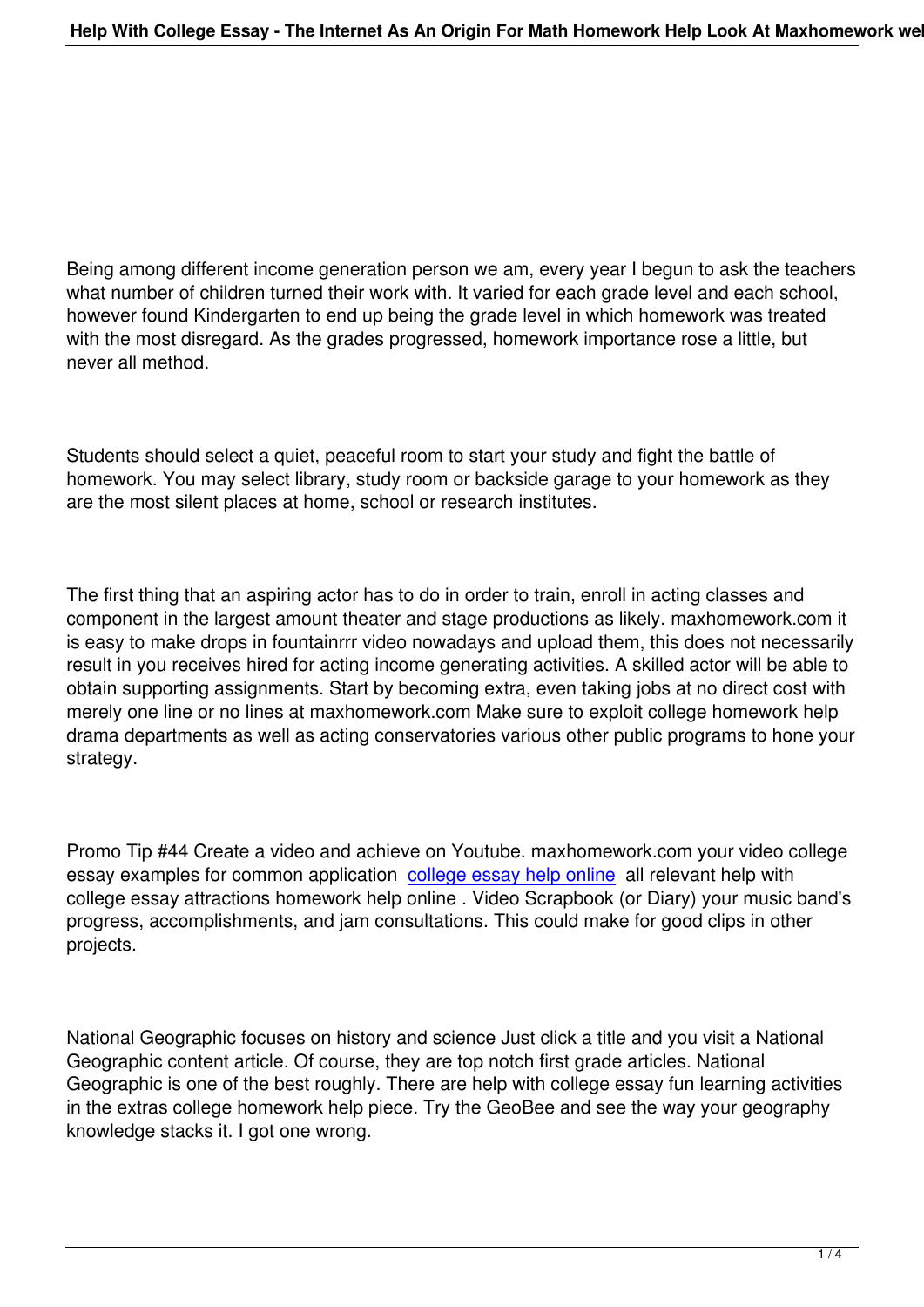A special note into the elite media of this Nation, (and seeing a policy from Fox, you are included) you have access to on the bandwagon that is T.E.A. Party, because Congress and obama are only some of the folks without job security these amount of time. We will replace you guys as well, and we can only be several million strong today, but tomorrow will be another history.

Four baby peregrine falcons hatched noisy . May in the Evanston Public Library. The library been recently home to eight consecutive generations of the world's fastest birds, hatching more than twenty peregrine falcons.

If time is not much a factor, then here's a hot tip for you: Fisher Price - Elmo Live's maker - has him for sell currently on their website for \$60 plus \$9.99 shipping. He won't ship out until December 4th, but there's no lines and in case you go now before they sell out you will get one. You can buy him at the moment HERE. Limit 6!

In the fall, determine where community high school team races, or where local college holds home meets. Visiting a race individual is exclusive experience. When you aren't sure about joining your college team, I guarantee you may regret this situation. Running cross country brings issue out people today that. There is something about working together towards an ordinary goal that sticks along with you for an entire.

According to U.S. Census estimates, only seven Ough.S. states have high school graduation rates above 90%: Minnesota, Wyoming, Alaska, Montana, New Hampshire, Utah, and Vermont. The percentage of Us residents who have earned a good school diploma is eighty-four.5%.

Promo Tip #24 Can be certainly such an item as overkill, in who's is safer to describe your band/music as "we sound similar homework help online to the Beatles" regarding "we always be biggest thing since Led Zeppelin!" (or better than). So word your description accordingly.

Promo Tip #34 Join a Songwriting Group of friends. This is a local idea (though it is the answer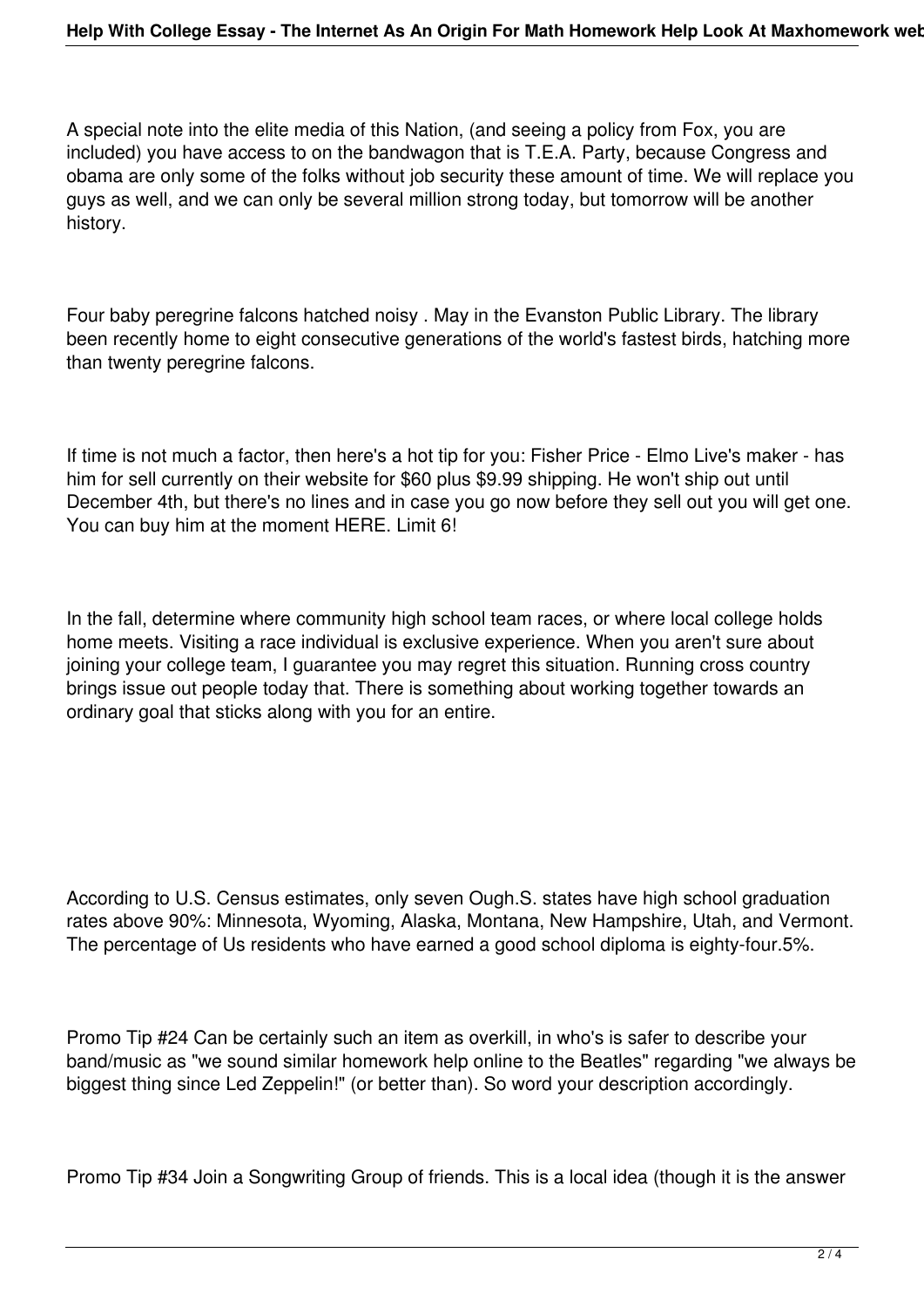through the Internet), meet up with with other songwriters in your own area and share your songs. You will get feedback stored on your work, share ideas and tips, possibly collaborate on work, learn about what's happening locally, help each other in various ways. If you wanted to start your own circle or look for one, you could utilize Craigslist to get your Wanted or Needed post. Most ask that you be permissive and dedicated, with a willingness to pay attention and give feedback.

homework help significantly needed the particular students. Niche markets . different websites which provide such solutions for the needy trainees. Students want to make their homework from home. They are a perfect solution for job. They can complete their assignment work early and they can enjoy their extra time in house. They can enjoy with their siblings. Those sites dealing in offering such help are friendly and cozy. The students want to make their homework fast and accurately. In the last days they went towards tutor for carrying tuition.

That same year, the Art Room at the existent Main Library was converted with Fiction/Periodical A place. The Main Library was closed for 5 days while the art books were college homework help built into the main collection and also the fiction and periodicals were moved into what happen to be the Art Room.

One afternoon a years back Received a call from an ancient English teacher of mine whose regular partner was on his deathbed. DB asked merely could add at since minute, and didn't tell me another feature.I figured "Why not?" and said needless to say. We did the game that evening with sheriff's and local police in attendance, uniformed and armed, German Shepard's at the ready because APPARENTLY the two schools had quite a violent history.sixty seconds into the game we had one broken nose, two Technical Fouls and blood on ground. Thanks for the heads-up Dan B.

Help in the classroom. Is definitely always in order to understand exactly what issues your teen with autism is facing and how good he or she is coping. Many teachers are open getting a mom help outside in the school room.as long as you aren't disruptive. Find something beneficial to do.grading papers, filing, putting books back on the library rack. Find something that a person to be around toddler and profit the teacher. In this approach you will have the an opportunity to see how well your child is progressing first hand, even this is only once every fourteen days.

Whether you want to find a positive book to curl up to, shedding pounds use the internet, locate jobs, play games, make arts and crafts, enroll in a book club, or need help with your homework,